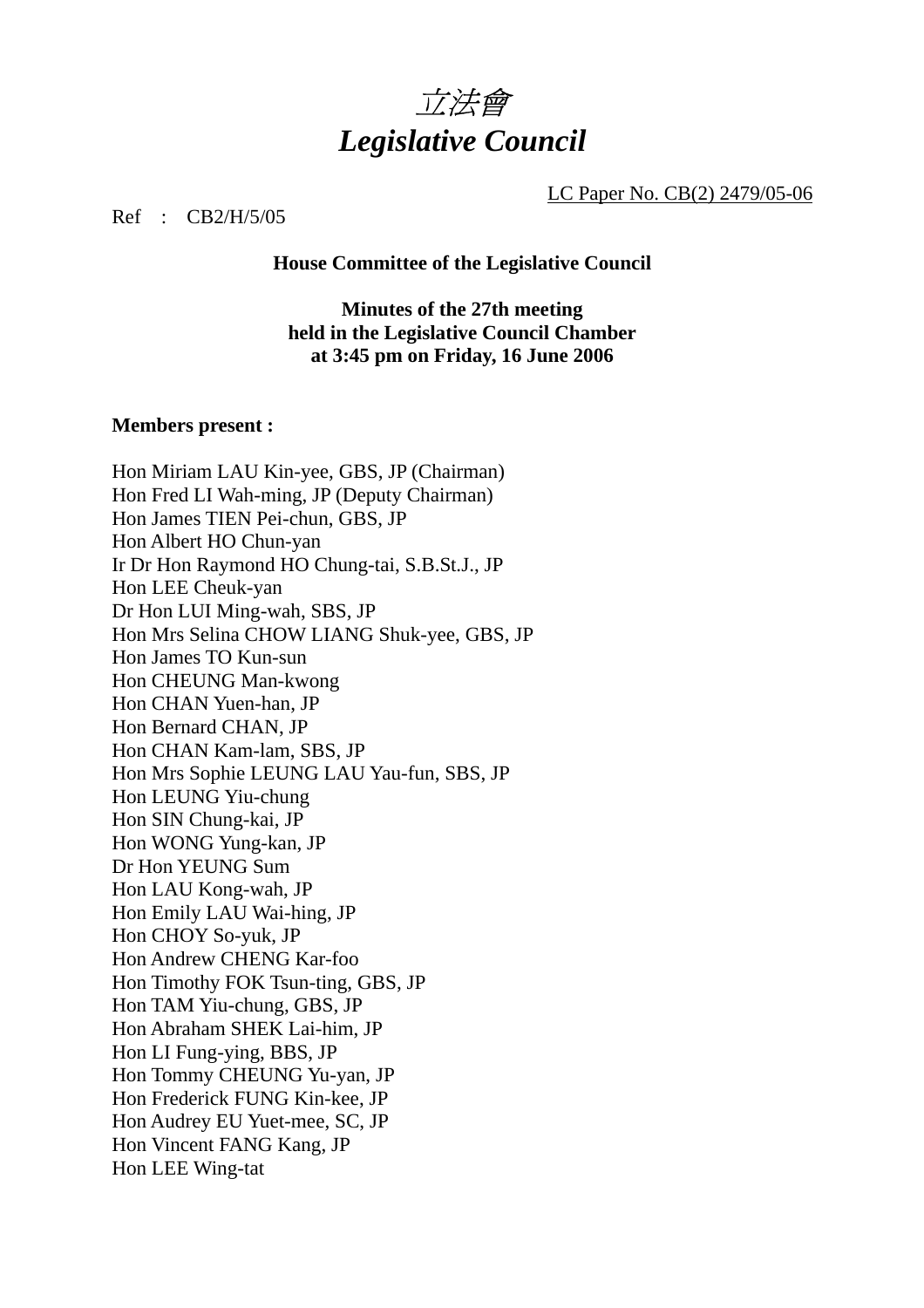Hon LI Kwok-ying, MH Dr Hon Joseph LEE Kok-long Hon Daniel LAM Wai-keung, BBS, JP Hon Jeffrey LAM Kin-fung, SBS, JP Hon Andrew LEUNG Kwan-yuen, SBS, JP Hon Alan LEONG Kah-kit, SC Hon LEUNG Kwok-hung Dr Hon KWOK Ka-ki Dr Hon Fernando CHEUNG Chiu-hung Hon WONG Ting-kwong, BBS Hon Ronny TONG Ka-wah, SC Hon CHIM Pui-chung Hon Patrick LAU Sau-shing, SBS, JP Hon Albert Jinghan CHENG Hon KWONG Chi-kin Hon TAM Heung-man

#### **Members absent :**

Hon Martin LEE Chu-ming, SC, JP Dr Hon David LI Kwok-po, GBS, JP Hon Margaret NG Dr Hon Philip WONG Yu-hong, GBS Hon Jasper TSANG Yok-sing, GBS, JP Hon Howard YOUNG, SBS, JP Hon LAU Chin-shek, JP Hon LAU Wong-fat, GBM, GBS, JP Hon Albert CHAN Wai-yip Hon WONG Kwok-hing, MH Hon MA Lik, GBS, JP Hon CHEUNG Hok-ming, SBS, JP

#### **Clerk in attendance :**

Mrs Justina LAM Clerk to the House Committee

#### **Staff in attendance :**

Mr Ricky C C FUNG, JP Secretary General Mr Jimmy MA, JP Legal Adviser

Ms Pauline NG Assistant Secretary General 1 Mr Ray CHAN Assistant Secretary General 3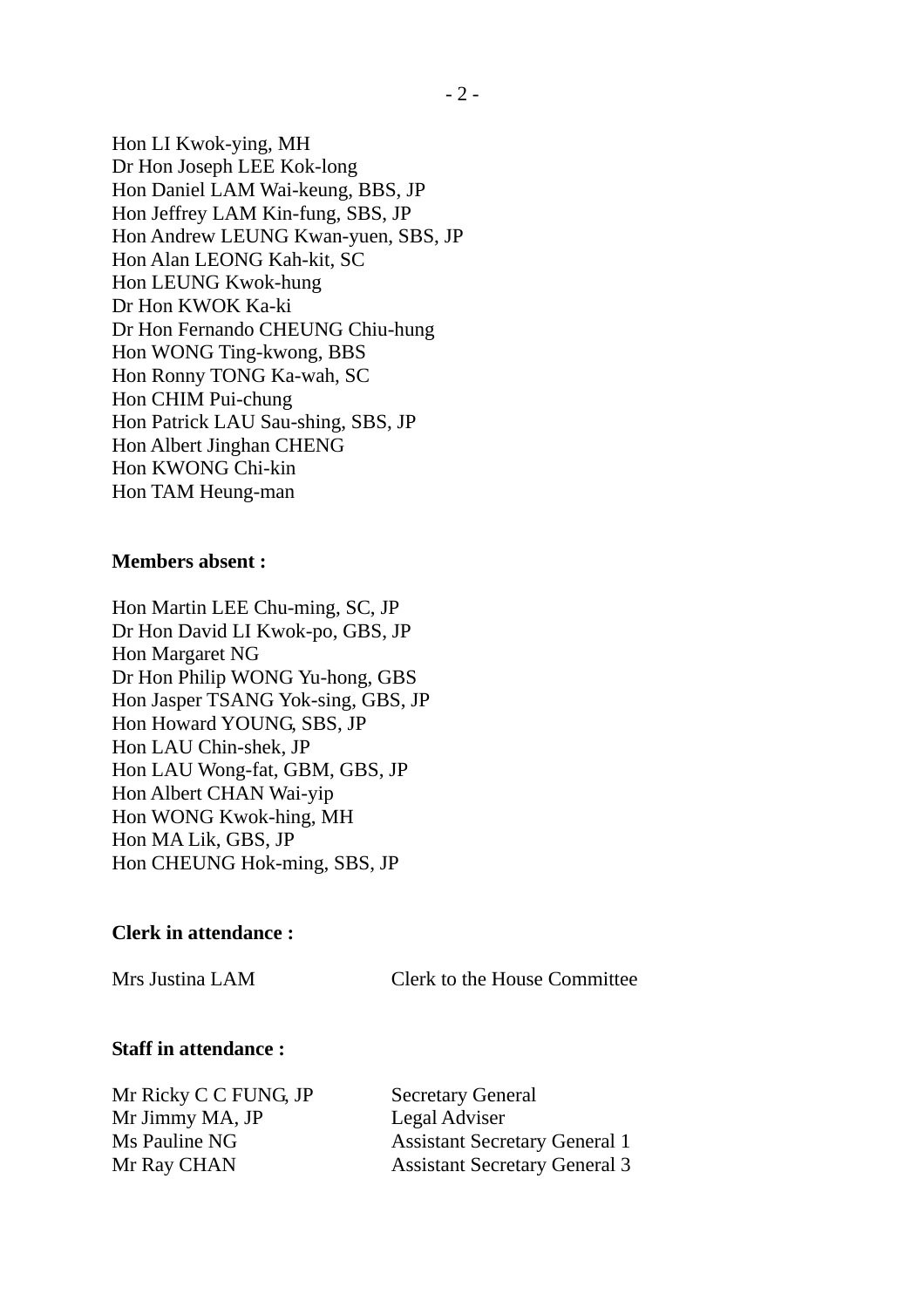| Senior Assistant Legal Adviser 1         |
|------------------------------------------|
| Principal Council Secretary (Complaints) |
| <b>Chief Public Information Officer</b>  |
| Chief Council Secretary (1)6             |
| Chief Council Secretary (2)6             |
| Chief Council Secretary (3)1             |
| <b>Assistant Legal Adviser 1</b>         |
| <b>Assistant Legal Adviser 2</b>         |
| <b>Assistant Legal Adviser 3</b>         |
| <b>Assistant Legal Adviser 4</b>         |
| <b>Assistant Legal Adviser 5</b>         |
| Senior Council Secretary (2)3            |
|                                          |

#### Action

**I. Confirmation of the minutes of the 26th meeting held on 2 June 2006**  *(LC Paper No. CB(2) 2274/05-06 issued vide LC Paper No. CB(2) 2283/05-06 dated 7 June 2006)* 

The minutes were confirmed.

#### **II. Matters arising**

### **Report by the Chairman on her meeting with the Chief Secretary for Administration (CS)**

Briefing for the Legislative Council (LegCo) on important announcements and matters

2. The Chairman said that she had conveyed to CS the Subcommittee on Strategy and Measures to Tackle Family Violence's dissatisfaction and concern in relation to the Administration's briefing for the media on the proposed amendments to Domestic Violence Ordinance before providing a paper for the Subcommittee. CS explained that he had personally looked into the matter. CS agreed that the officials concerned should have briefed the Subcommittee in the first instance, and Members merited an apology.

3. The Chairman added that CS had undertaken to remind Bureaux of the arrangement to brief Members on important policies and matters first before making announcements to the media.

#### Introduction of bills

4. The Chairman said that she had pointed out to CS that only 10 out of the 20 bills on the Legislative Programme had been introduced into LegCo. CS responded that there would be more bills in the pipeline for introduction.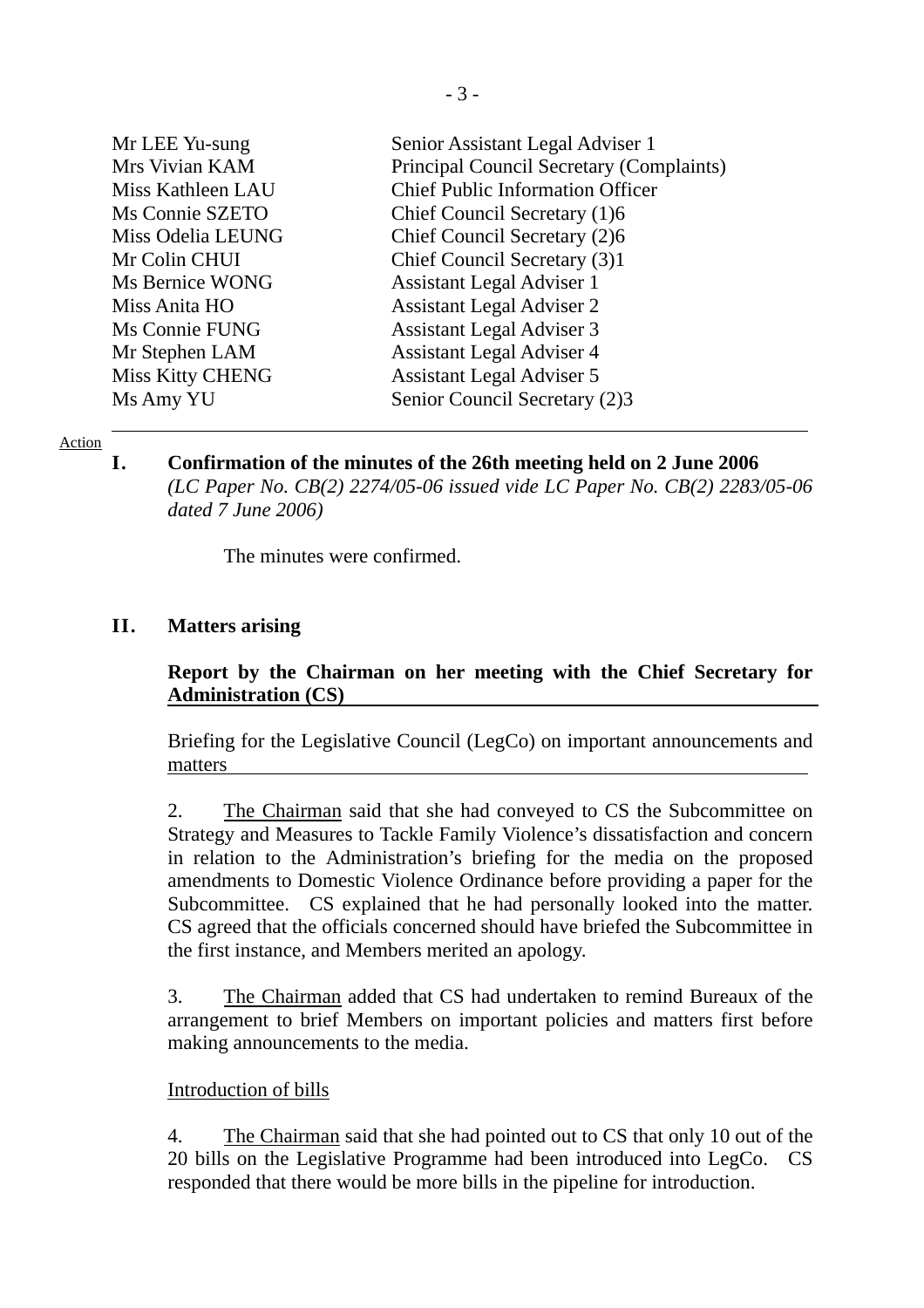# **III. Business arising from previous Council meetings**

**(a) Legal Service Division report on bills referred to the House Committee in accordance with Rule 54(4)** 

## **Supplementary Appropriation (2005-2006) Bill**  *(LC Paper No. LS 79/05-06)*

5. The Chairman said that the Bill provided for supplementary appropriation of about \$1.3 billion for the services of the Government in the financial year ending on 31 March 2006, in addition to the sum appropriated by the Appropriation Ordinance 2005.

6. Mr SIN Chung-kai said that a Bills Committee should be formed to study the Bill.

7. The Chairman proposed that a Bills Committee be formed to study the bill in detail. Members agreed. Mr SIN Chung-kai agreed to join.

**(b) Legal Service Division report on subsidiary legislation gazetted on 2 June 2006 and tabled in Council on 7 June 2006**  *(LC Paper No. LS 81/05-06 issued vide LC Paper No. CB(2) 2283/05-06 dated 7 June 2006)* 

8. The Chairman said that there were three items of subsidiary legislation gazetted on 2 June 2006 and tabled in Council on 7 June 2006.

9. Regarding the Import and Export (Strategic Commodities) Regulations (Amendment of Schedule 1) Order 2006 (Amendment) Order 2006, the Chairman said that at the House Committee meeting on 26 May 2006, Members noted that the Administration had agreed to make an Amendment Order to rectify some translation errors.

10. Members did not raise any queries on the three items of subsidiary legislation.

11. The Chairman reminded Members that the deadline for amending these items of subsidiary legislation was 5 July 2006, or the first meeting of LegCo in the next session if extended by resolution.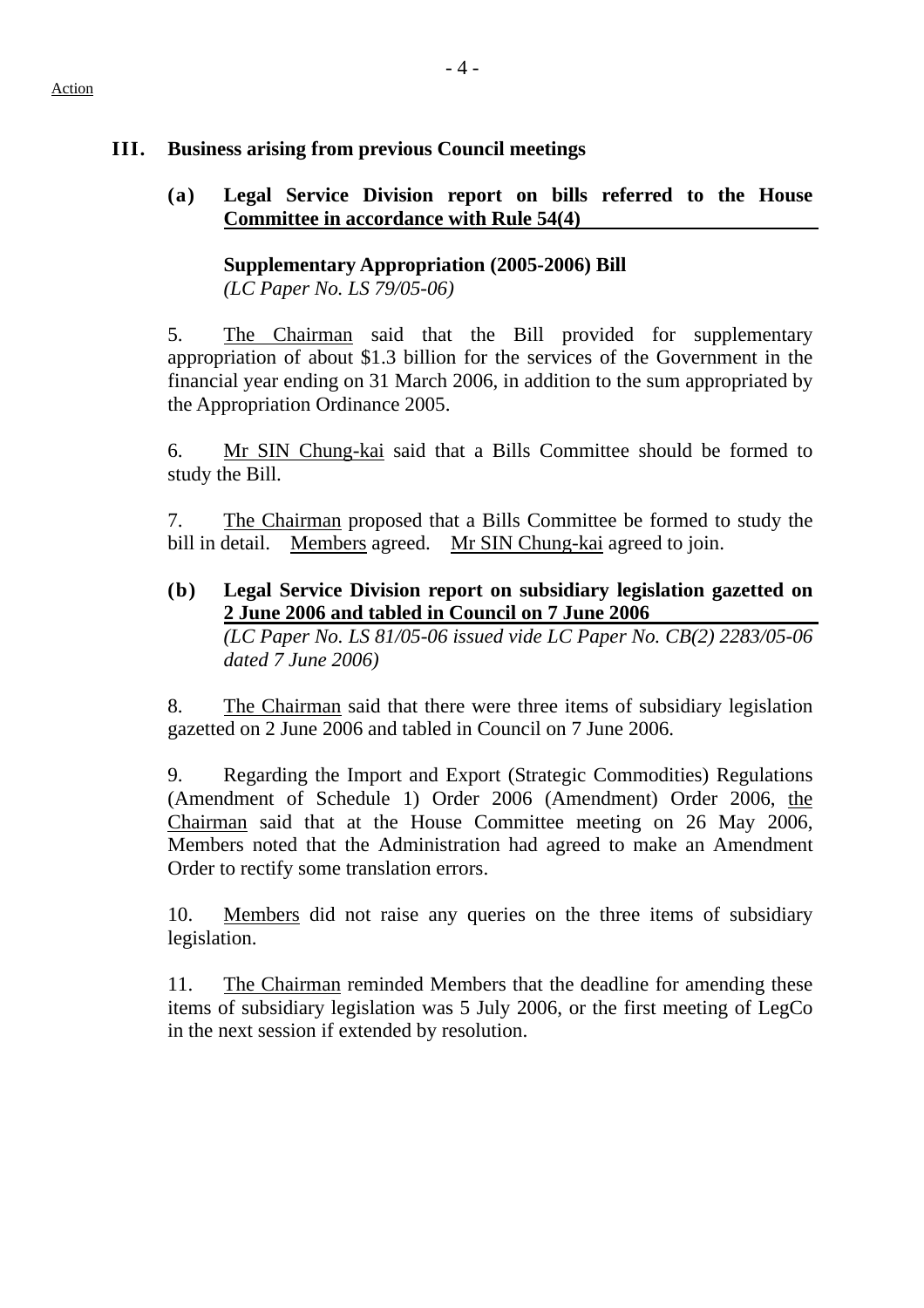# **(c) Legal Service Division report on subsidiary legislation gazetted on 9 June 2006 and tabled in Council on 14 June 2006**

*(LC Paper No. LS 83/05-06)* 

12. The Chairman said that there were four items of subsidiary legislation, including three Commencement Notices, gazetted on 9 June 2006 and tabled in Council on 14 June 2006.

13. Regarding the Marine Parks and Marine Reserves (Amendment) Regulation 2006, the Chairman said that the Panel on Environmental Affairs had been briefed on the proposals at its meeting on 25 April 2005, and Members had raised various concerns about the proposals.

14. Members did not raise any queries on the four items of subsidiary legislation.

15. The Chairman reminded Members that the deadline for amending these items of subsidiary legislation was 12 July 2006, or the first meeting of LegCo in the next session if extended by resolution.

### **IV. Business for the Council meeting on 21 June 2006**

### **(a) Questions**

*(LC Paper No. CB(3) 608/05-06 issued vide LC Paper No. CB(2) 2283/05-06 dated 7 June 2006) (LC Paper No. CB(3) 632/05-06)* 

16. The Chairman said that Mr LEE Wing-tat, Mr WONG Kwok-hing, Mr LEUNG Yiu-chung and Dr KWOK Ka-ki had replaced their previous questions.

### **(b) Bills - First Reading and moving of Second Reading**

17. The Chairman said that no notice had been received yet.

### **(c) Government motions**

**(i) Proposed resolution to be moved by the Secretary for Commerce, Industry and Technology (SCIT) under the Copyright (Suspension of Amendments) Ordinance 2001** *(Wording of the proposed resolution issued vide LC Paper No. CB(3) 598/05-06 dated 2 June 2006.) (LC Paper No. LS 80/05-06 issued vide LC Paper No. CB(2) 2321/05-06 dated 8 June 2006)*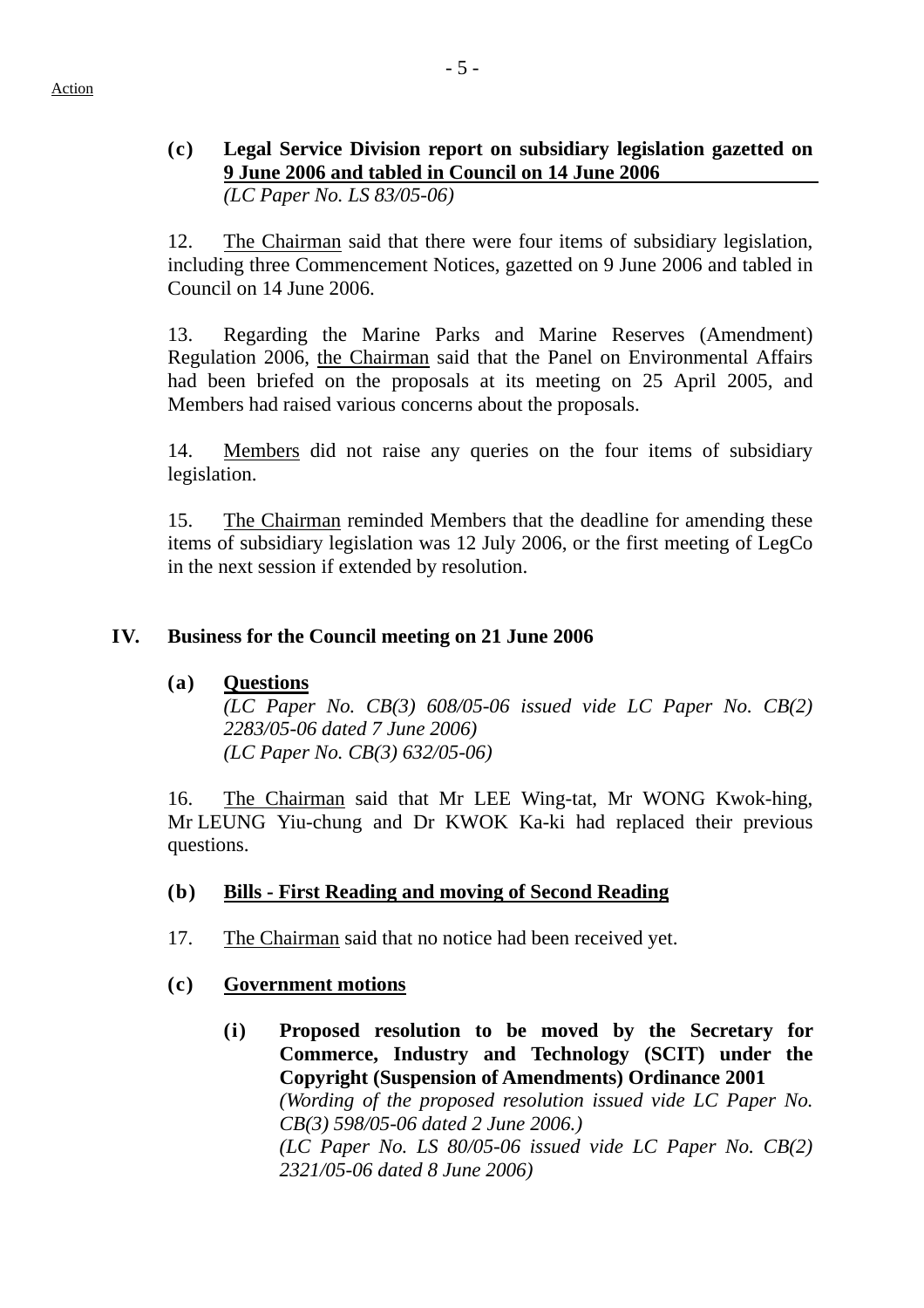18. The Chairman said that the proposed resolution sought LegCo's approval of the Copyright (Suspension of Amendments) Ordinance 2001 (Amendment) Notice 2006 to extend the expiry date of the Ordinance from 31 July 2006 to 31 July 2007.

19. The Chairman further said that the Administration had provided an information note on the proposed extension to the Bills Committee on Copyright (Amendment) Bill 2006 and the Panel on Commerce and Industry.

20. Members did not raise any objection to SCIT moving the proposed resolution at the Council meeting on 21 June 2006.

**(ii) Proposed resolution to be moved by the Secretary for Home Affairs (SHA) under the District Councils Ordinance** *(Wording of the proposed resolution issued vide LC Paper No. CB(3) 571/05-06 dated 19 May 2006.) (LC Paper No. LS 75/05-06 issued vide LC Paper No. CB(2) 2283/05-06 dated 7 June 2006)* 

21. The Chairman said that the proposed resolution sought LegCo's approval of the District Councils Ordinance (Amendment of Schedule 1) Order 2006 to realign the boundaries of Sham Shui Po District and Kwai Tsing District in order to put Nob Hill, which straddled the two Districts, wholly within Sham Shui Po District.

22. Members did not raise any objection to SHA moving the proposed resolution at the Council meeting on 21 June 2006.

# **(d) Member's Bills - First Reading and moving of Second Reading**

### **Hong Kong Society for the Protection of Children Incorporation (Amendment) Bill 2006**

23. The Chairman said that Mr Bernard CHAN had given notice to present the above Bill to the Council on 21 June 2006. The House Committee would consider the Bill at its meeting on 23 June 2006.

## **(e) Members' motions**

**(i) Proposed resolution to be moved by Hon Howard YOUNG under section 34(4) of the Interpretation and General Clauses Ordinance relating to the:**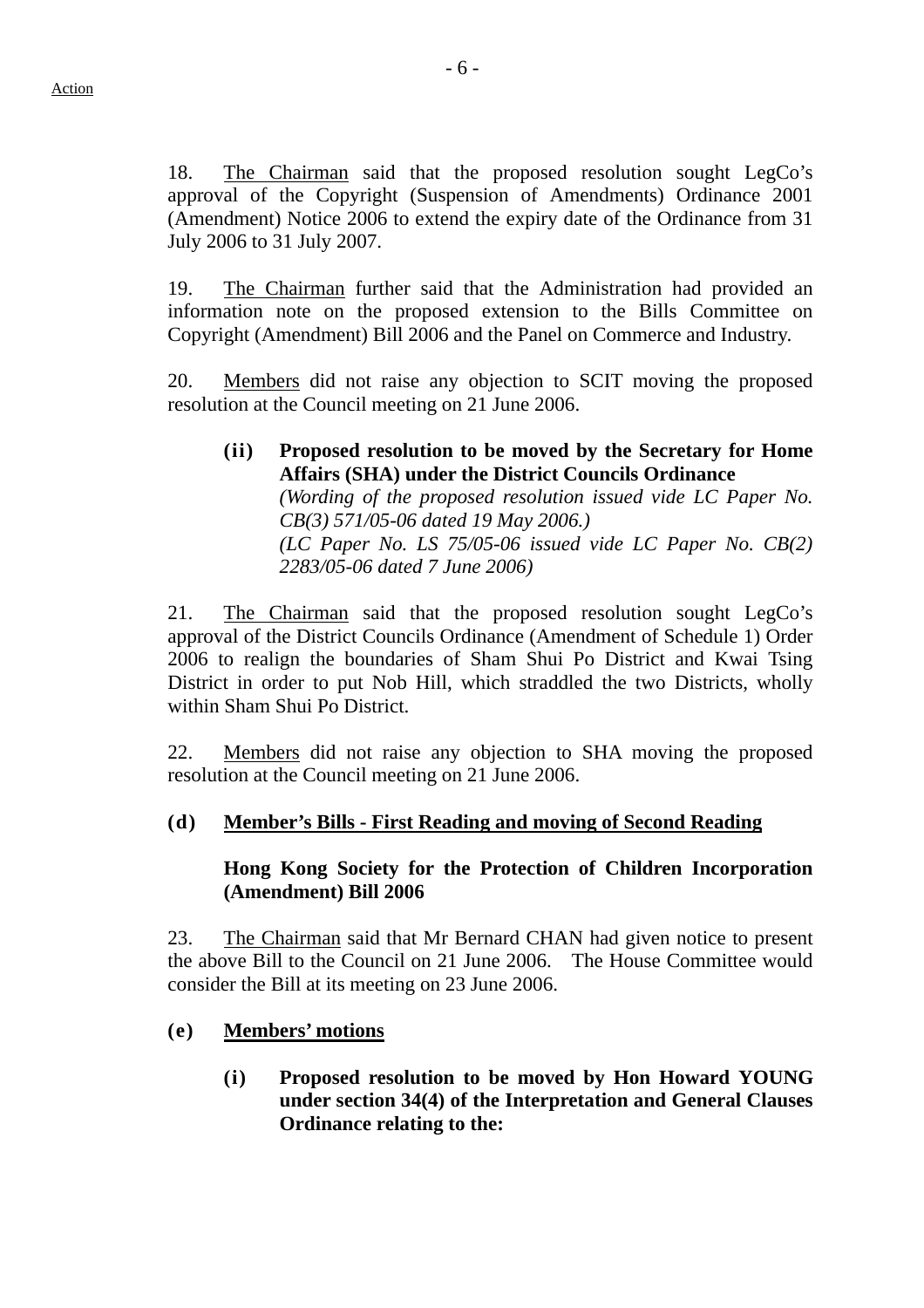**- Electoral Affairs Commission (Registration) (Electors for Legislative Council Functional Constituencies) (Voters for Election Committee Subsectors) (Members of Election Committee) (Amendment) Regulation 2006;** 

- **Electoral Affairs Commission (Nominations Advisory Committees (Election Committee)) (Amendment) Regulation 2006; and** 
	- **Electoral Affairs Commission (Electoral Procedure) (Election Committee) (Amendment) Regulation 2006**

*(Wording of the proposed resolution issued vide LC Paper No. CB(3) 624/05-06 dated 9 June 2006.)* 

24. The Chairman said that Mr Howard YOUNG, Chairman of the Subcommittee on Three Regulations under the Electoral Affairs Commission Ordinance Gazetted on 19 May 2006, had given notice to move a motion at the Council meeting on 21 June 2006 to extend the scrutiny period of the three Regulations to 12 July 2006.

**(ii) Motion on "Developing Hong Kong into a regional education hub"** 

*(Wording of the motion issued vide LC Paper No. CB(3) 614/05-06 dated 8 June 2006.)*

 **(iii) Motion on "Polarization in the job market"**  *(Wording of the motion issued vide LC Paper No. CB(3) 615/05-06 dated 8 June 2006.)* 

25. The Chairman said that the above motions would be moved by Mr Jasper TSANG and Ms LI Fung-ying respectively, and the wording of the motions had been issued to Members.

### **V. Business for the Council meeting on 28 June 2006**

### **(a) Questions**

*(LC Paper No. CB(3) 633/05-06)* 

26. The Chairman said that 20 questions (six oral and 14 written) had been scheduled for the meeting.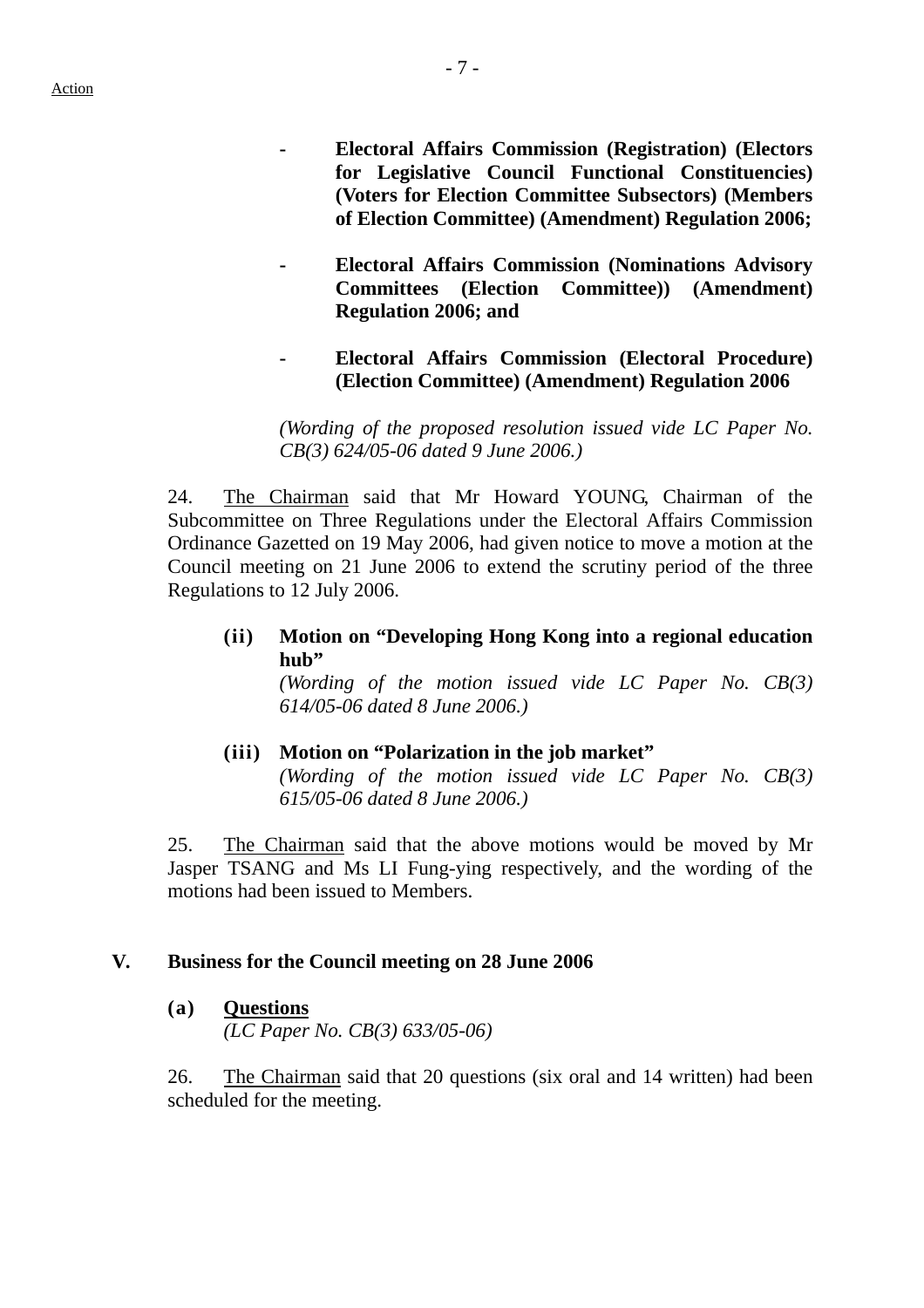## **(b) Bills - First Reading and moving of Second Reading**

- 27. The Chairman said that no notice had been received yet.
- **(c) Government motions**
- 28. The Chairman said that no notice had been received yet.

# **(d) Members' motions**

**(i) Motion to be moved by Dr Hon Joseph LEE Kok-long**  *(Wording of the motion issued vide LC Paper No. CB(3) 646/05-06 dated 16 June 2006.)* 

29. The Chairman said that the subject of the motion to be moved by Dr Joseph LEE was "Policy on care for the elderly", and the wording of the motion was tabled at the meeting.

#### **(ii) Motion to be moved by Hon Patrick LAU Sau-shing**  *(Wording of the motion issued vide LC Paper No. CB(3) 647/05-06 dated 16 June 2006.)*

30. The Chairman said that the subject of the motion to be moved by Mr Patrick LAU was "Facilitating urban development", and the wording of the motion was tabled at the meeting.

31. The Chairman reminded Members that the deadline for giving notice of amendments, if any, to the motions was Wednesday, 21 June 2006.

# **VI. Reports of Bills Committees and subcommittees**

**(a) Report of the Bills Committee on Certification for Employee Benefits (Chinese Medicine) (Miscellaneous Amendments) Bill 2005**  *(LC Paper No. CB(2) 2385/05-06)*

32. Mr LI Kwok-ying, Chairman of the Bills Committee, referred Members to the report of the Bills Committee. Mr LI said that the Administration would move Committee Stage amendments (CSAs).

33. Mr LI Kwok-ying further said that some members proposed that listed Chinese medicine practitioners (CMP) should be accorded the same recognition as registered CMPs in giving certification and conducting medical examination and treatment for the purposes of entitlement to certain employees' benefits under the Employment Ordinance, the Employees'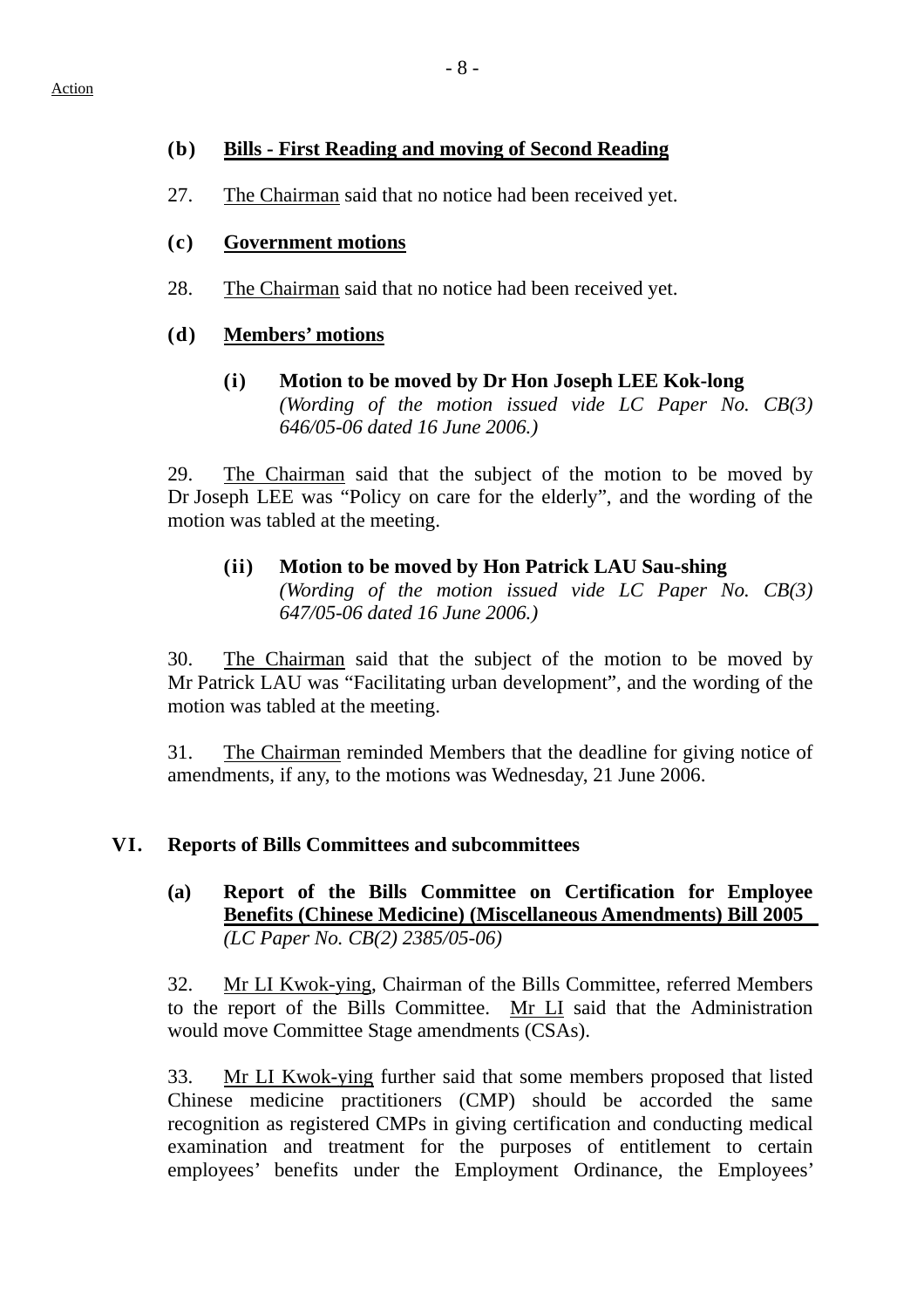Compensation Ordinance and the Pneumoconiosis (Compensation) Ordinance as provided under the Bill. As members' views on the proposal were divided, a vote had been taken on whether the Bills Committee should move CSAs to give effect to the proposal. The outcome was that five members voted for the Bills Committee moving the CSAs, while three members voted against. Mr LI added that he would move the CSAs on behalf of the Bills Committee.

34. Mr LI Kwok-ying pointed out that the Bills Committee did not raise objection to the resumption of the Second Reading debate on the Bill at the Council meeting on 28 June 2006.

35. Ms Audrey EU said that the Administration had indicated at the last meeting of the Bills Committee that it would consider the proposal on according listed CMPs the same recognition as registered CMPs. Ms EU asked whether the Administration had reverted back to the Bills Committee.

36. Mr LI Kwok Ying said that the Administration had informed the Bills Committee that the Bill did not apply to listed CMPs, and the CSAs proposed by the Bills Committee were outside the scope of the Bill.

37. The Chairman reminded Members that the deadline for giving notice of CSAs, if any, was Monday, 19 June 2006.

**(b) Report of the Subcommittee on Broadcasting (Revision of Licence Fees) Regulation 2006**  *(LC Paper No. CB(1) 1752/05-06)* 

38. Mr SIN Chung-kai, Chairman of the Subcommittee, referred members to the report of the Subcommittee and highlighted the issues deliberated by the Subcommittee, including the level of increase in the licence fees; impact of the proposed increases on licensees; the fee revision mechanism; review of the licence administration system and licence fee structure; and impact of the regulatory structure on the licence fees.

39. Mr SIN Chung-kai further said that the Subcommittee supported the revision of fees, which was in line with the cost recovery principle and the current fee adjustment mechanism.

**(c) Report on women in poverty by the Subcommittee to Study the Subject of Combating Poverty** 

*(LC Papers No. CB(2) 2295/05-06 and CB(2) 2283/05-06(01)issued vide LC Paper No. CB(2) 2283/05-06 dated 7 June 2006) (Letter dated 13 June 2006 from the Chairman of the Subcommittee to the Chairman of the House Committee (LC Paper No. CB(2) 2387/05-06(01))*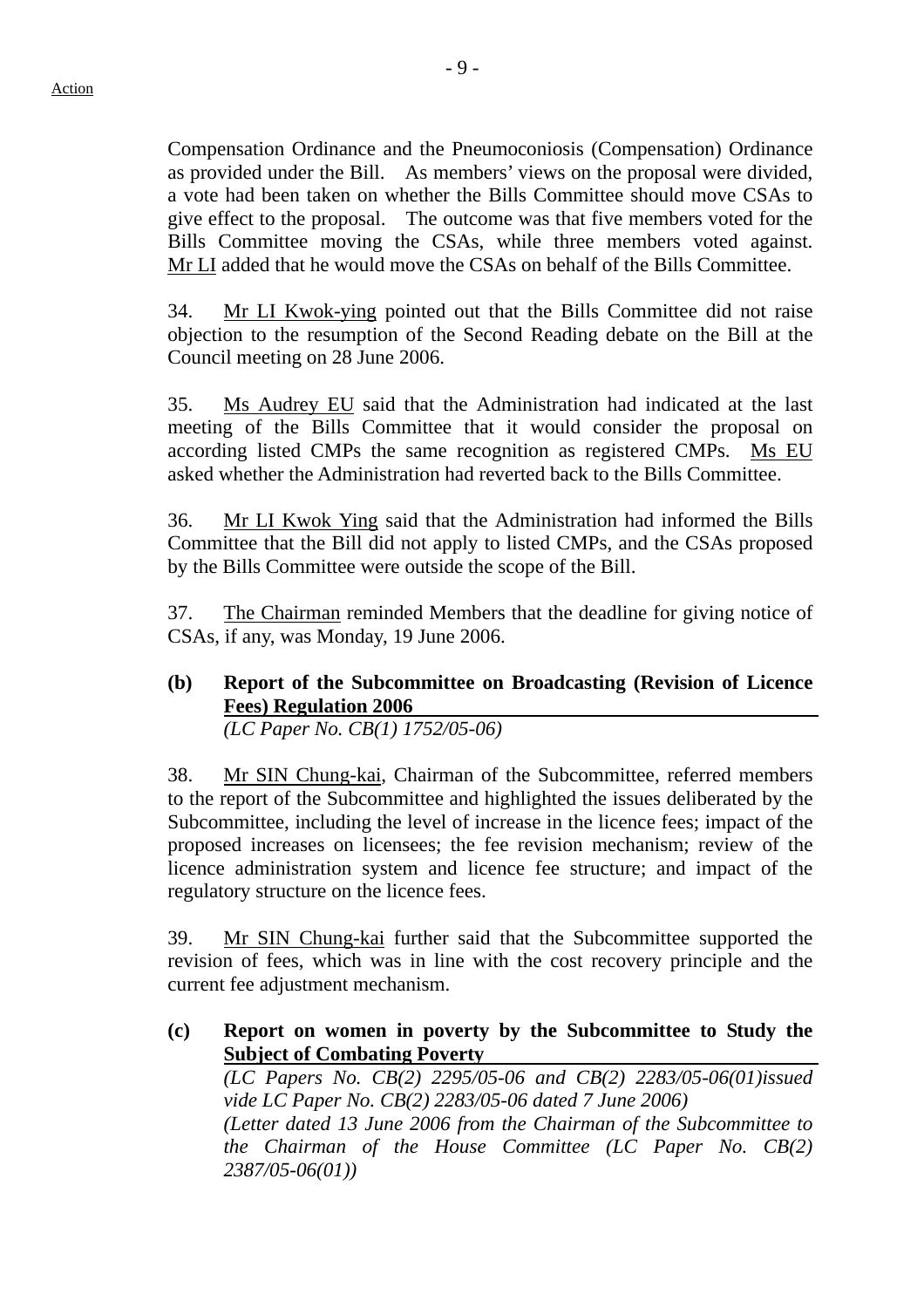40. Mr Frederick FUNG, Chairman of the Subcommittee, said that the Subcommittee had completed its study of women in poverty, and a report was provided for Members' consideration.

41. Mr FUNG further said that the Subcommittee had agreed to request the House Committee for allocation of a debate slot to him, as the Subcommittee Chairman, to move a motion on the report for debate at the Council meeting on 28 June 2006. The Subcommittee's request was originally scheduled for discussion at the House Committee meeting on 9 June 2006, but the meeting was cancelled due to the hoisting of the Black Rainstorm Signal. The Subcommittee therefore requested that the debate on the report be held at the Council meeting on 5 July 2006, instead of 28 June 2006 as originally proposed.

42. Mr FUNG added that the Subcommittee also suggested that there should only be one other debate on a Member's motion for the Council meeting on 5 July 2006. Mr FUNG further said that should the House Committee accede to the Subcommittee's request, the debate slot would not be counted as his own slot.

43. In response to Mr LAU Kong-wah's enquiry, the Chairman said that the motion for debate on the Subcommittee's first report was moved by Mr Frederick FUNG as an individual Member, and it was the first time the Subcommittee requested for priority allocation of a debate slot to its Chairman.

44. Mr LAU Kong-wah said that he was concerned about the reduction of a debate slot for a Member's motion should the Subcommittee's request be acceded to, as only one other debate on a Member's motion would be held at the Council meeting.

45. Mrs Selina CHOW said that any priority allocation of a debate slot to committee chairmen was in effect jumping the queue for debate slots. Given the large number of committees and subcommittees at work, there should be some criteria, such as whether the subject was urgent or important, for considering such requests. Mrs CHOW further said that as there was no urgency to debate the Subcommittee's report, she had reservations about the Subcommittee's request to jump the queue for debate slots.

46. Ms LI Fung-ying said that she was a member of the Subcommittee, and supported the Subcommittee's request. Ms LI further said that there were precedents of the House Committee allocating debate slots to chairmen of committees. The Subcommittee's request should not be dealt with differently from past requests. Ms LI added that if Members considered it necessary to set out criteria for priority allocation of debate slots, the matter should be discussed on another occasion.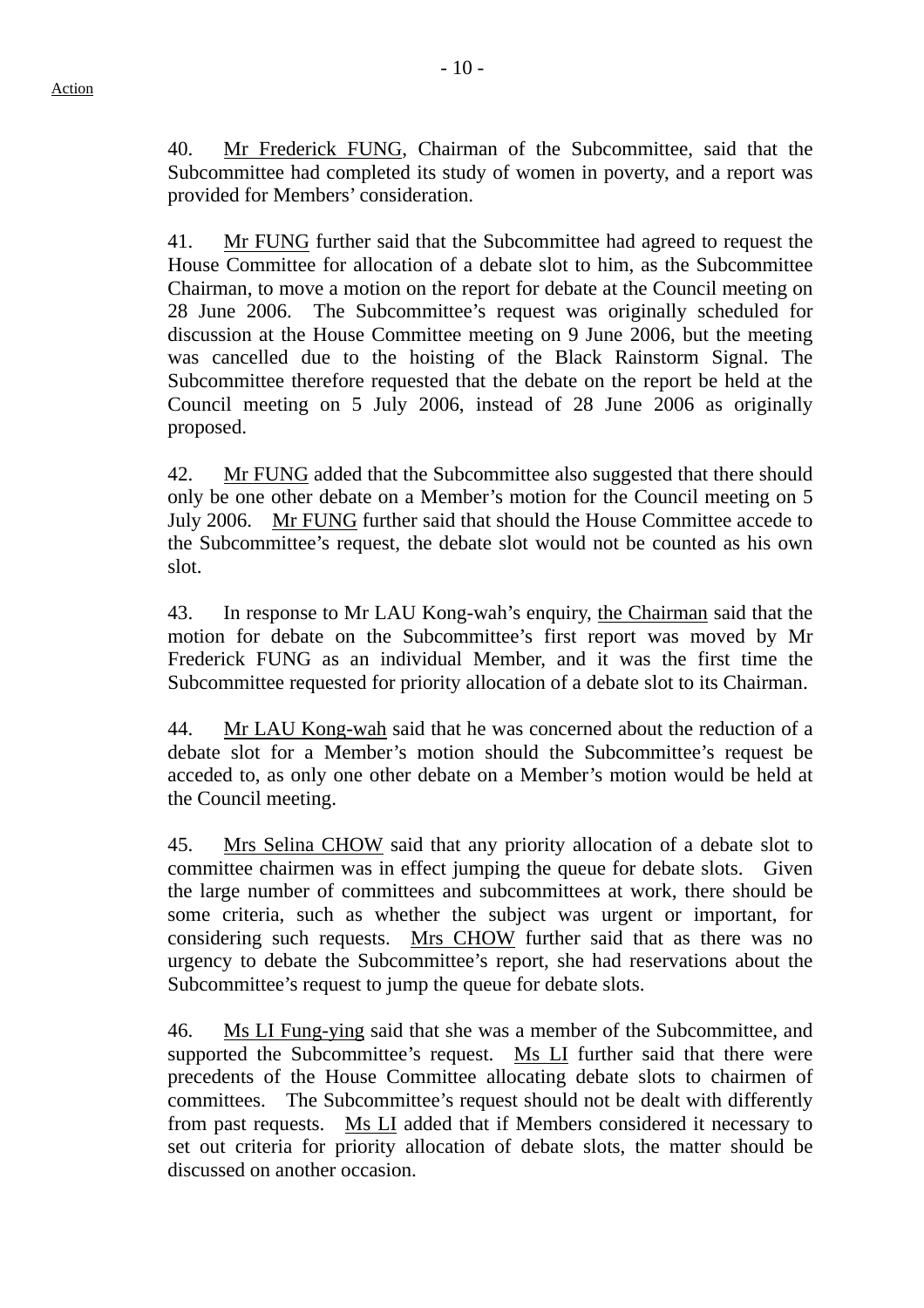47. The Chairman pointed out that the Subcommittee's request for a debate slot was made under rule 14A(h) of the House Rules, which stipulated that such requests should be put forward to the House Committee for consideration on a case-by-case basis.

48. Mr LEE Cheuk-yan said that he was a member of the Subcommittee. Mr LEE further said that the report of the Subcommittee represented the collective views and stance of its members, and these should be conveyed to the Administration through a motion debate at a Council meeting. Mr LEE added that the holding of such debates should in fact be encouraged. As it was not easy for a committee or a subcommittee to reach a consensus on a certain subject, Members should not worry that there would be many requests for priority allocation of debate slots from committees and subcommittees.

49. Ms Emily LAU concurred with Mr LEE Cheuk-yan and supported the Subcommittee's request. Ms LAU said that she appreciated the time and efforts devoted by the Subcommittee in deliberating the subject and preparing the report. Ms LAU further said that a motion debate on a committee's report, which was the outcome of discussion among Members, was much more important than a motion moved by an individual Member on a subject which had not been considered by any committee. She considered it appropriate to give priority to committees and subcommittees to move motions on specific subjects for debate.

50. Mr Frederick FUNG suggested that two other debates on Members' motions could be held at the Council meeting on 5 July 2006, if some Members were concerned about the reduction of a debate slot for a Member's motion.

51. Mr LEUNG Kwok-hung supported Mr Frederick FUNG's suggestion. Mr LEUNG further said that the subject of poverty was of wide public concern, as reflected by the appointment of the Financial Secretary as the Chairman of the Commission on Poverty. Mr LEUNG did not consider allocating a debate slot to the Subcommittee was allowing it to jump the queue for motion debates.

52. Mr Ronny TONG said that he was a member of the Subcommittee and supported the Subcommittee's request. He shared the view of Ms Emily LAU that priority should be given to a committee to move a motion for debate on a subject on which the committee had reached a consensus.

53. Mrs Selina CHOW said that the subject of combating poverty was important but not urgent. Mrs CHOW was concerned that acceding to the Subcommittee's request would set a precedent for considering similar requests in future.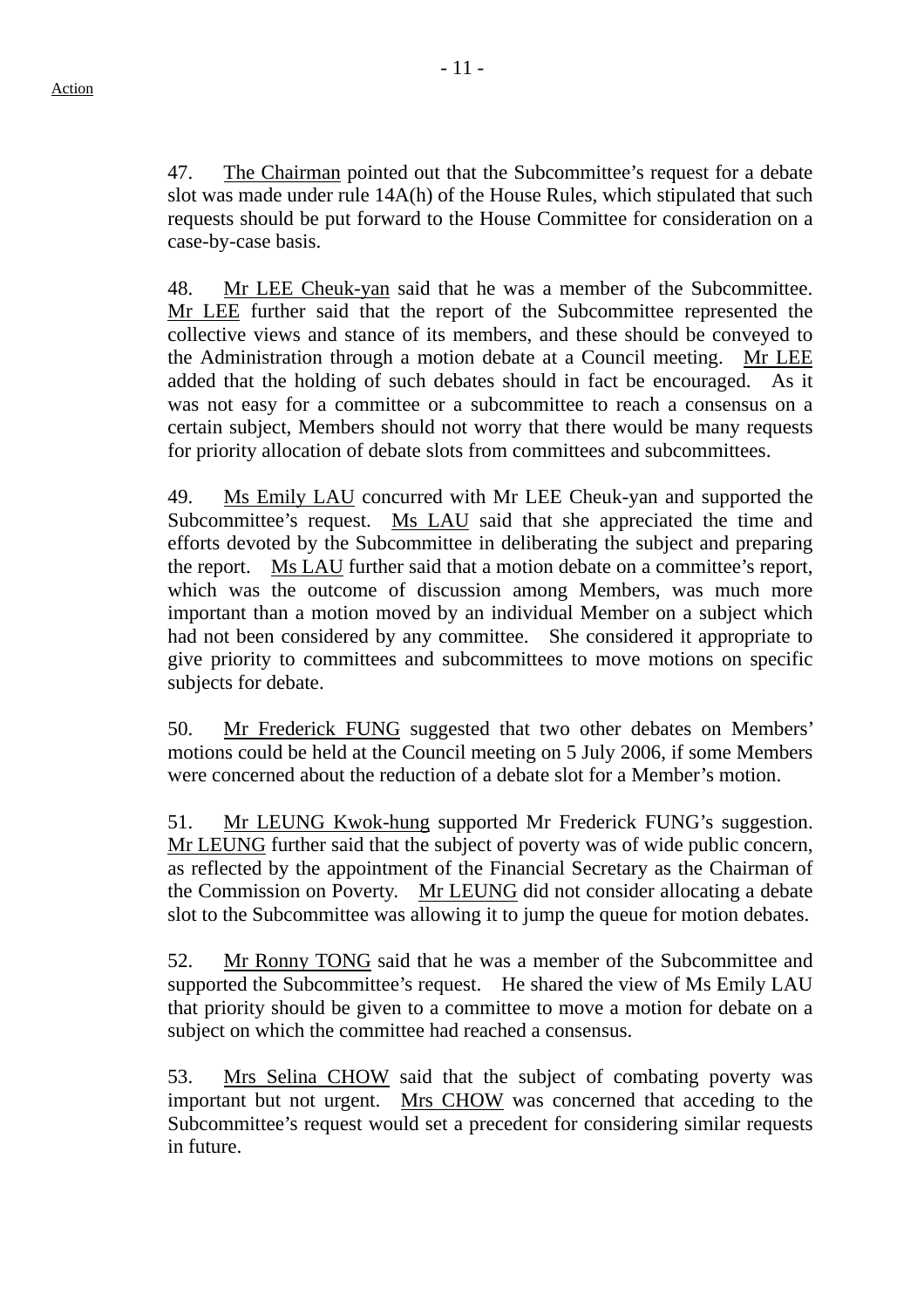54. Dr YEUNG Sum said that requests for priority allocation of debate slots had always been considered by the House Committee on a case-by-case basis. Dr YEUNG further said that the subject of women in poverty was important, given the high unemployment rate among middle-aged women. As various political parties and groupings were represented on the Subcommittee, its request for a priority debate slot should be respected. Dr YEUNG added that he supported holding three motion debates at the Council meeting on 5 July 2006.

55. In response to Mr LAU Kong-wah's enquiry, the Chairman said that except Mr TAM Yiu-chung, Members who had applied for the debate slots at the last two Council meetings had been allocated a debate slot in the current session.

56. Mr LAU Kong-wah said that as only one Member had not been allocated a debate slot, he considered it appropriate that only one other debate on a Member's motion be held on 5 July 2006. Mr LAU asked whether the Subcommittee intended to move a motion for debate on each of its forthcoming reports.

57. Mr Frederick FUNG said that the Subcommittee would next study the subject of elderly in poverty, and a report on the subject could be completed in about three months. Mr FUNG further said that the Subcommittee had yet to decide on other topics for study. Mr FUNG added that as the Subcommittee had provided the report on women in poverty, it was timely for the motion debate to be held on 5 July 2006.

58. The Chairman proposed that a debate slot be allocated to Mr Frederick FUNG as Chairman of the Subcommittee to move a motion on the Subcommittee's report at the Council meeting on 5 July 2006, and that there should only be one other debate on a Member's motion with no legislative effect for that Council meeting. Members agreed.

## **VII. Position on Bills Committees and subcommittees**

*(LC Paper No. CB(2) 2383/05-06)* 

59. The Chairman said that there were 10 Bills Committees and 10 subcommittees under the House Committee in action.

60. The Chairman said that the Bills Committee on Interception of Communications and Surveillance Bill chaired by her would have to work beyond three months since its commencement.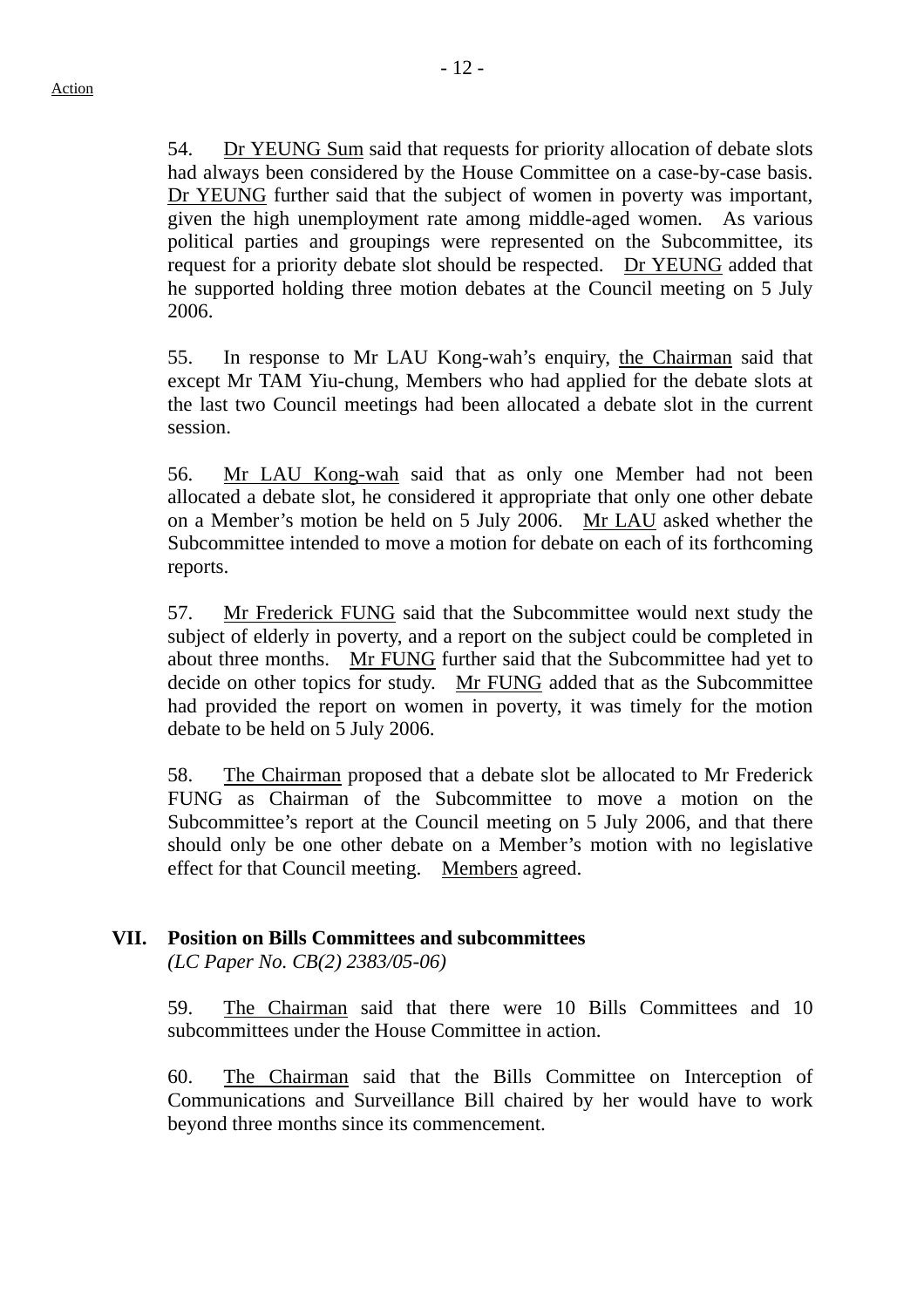**VIII. Paper of the Committee on Members' Interests on "Mechanism for handling complaints concerning Members' operating expenses reimbursement claims and applications for advance of operating expenses"** 

*(LC Paper No. CMI/55/05-06)*

61. Mrs Sophie LEUNG, Chairman of the Committee on Members' Interests (CMI), briefed Members on CMI proposal's as set out in paragraphs 5 to 8 and paragraph 11 of the paper respectively.

62. Mrs Sophie LEUNG said that subject to Members' views, she would move a motion at the Council meeting on 5 July 2006 to amend the relevant rules of the Rules of Procedure.

63. Ms Emily LAU said that to address the concern of the public, there was a need to set up a mechanism to handle complaints concerning Members' operating expenses reimbursement claims. Ms LAU further said that she was most unhappy that on many past occasions when similar proposals were put forward and Members were given opportunities to give views, Members did not give views but simply voted down the proposals. Ms LAU urged Members to study CMI's proposals carefully. She added that if Members had any views on the proposals, they should raise them before the proposals were put to vote at the Council meeting.

64. The Chairman added that this meeting was an opportunity for Members to express their views, if any, on the proposals.

65. Members did not raise any objection to CMI's proposals.

### **IX. Introduction of the Prevention of Bribery (Amendment) Bill 2006**

*(Letter dated 12 June 2006 from Hon Emily LAU Wai-hing to the Chairman of the House Committee (LC Paper No. CB(2) 2387/05-06(02))* 

66. The Chairman said that she had reminded CS at their last meeting that only 10 out of the 20 bills on the Legislative Programme had been introduced into LegCo. The Chairman added that she did not know whether the Prevention of Bribery (Amendment) Bill 2006 was one of the bills to be introduced in the pipeline.

67. Ms Emily LAU said that she was concerned that the Administration had still not introduced the Prevention of Bribery (Amendment) Bill 2006, although it had promised the Subcommittee on Application of Certain Provisions of the Prevention of Bribery Ordinance to the Chief Executive to introduce the Bill by May 2006. Ms LAU pointed out that discussion on the Bill had started some